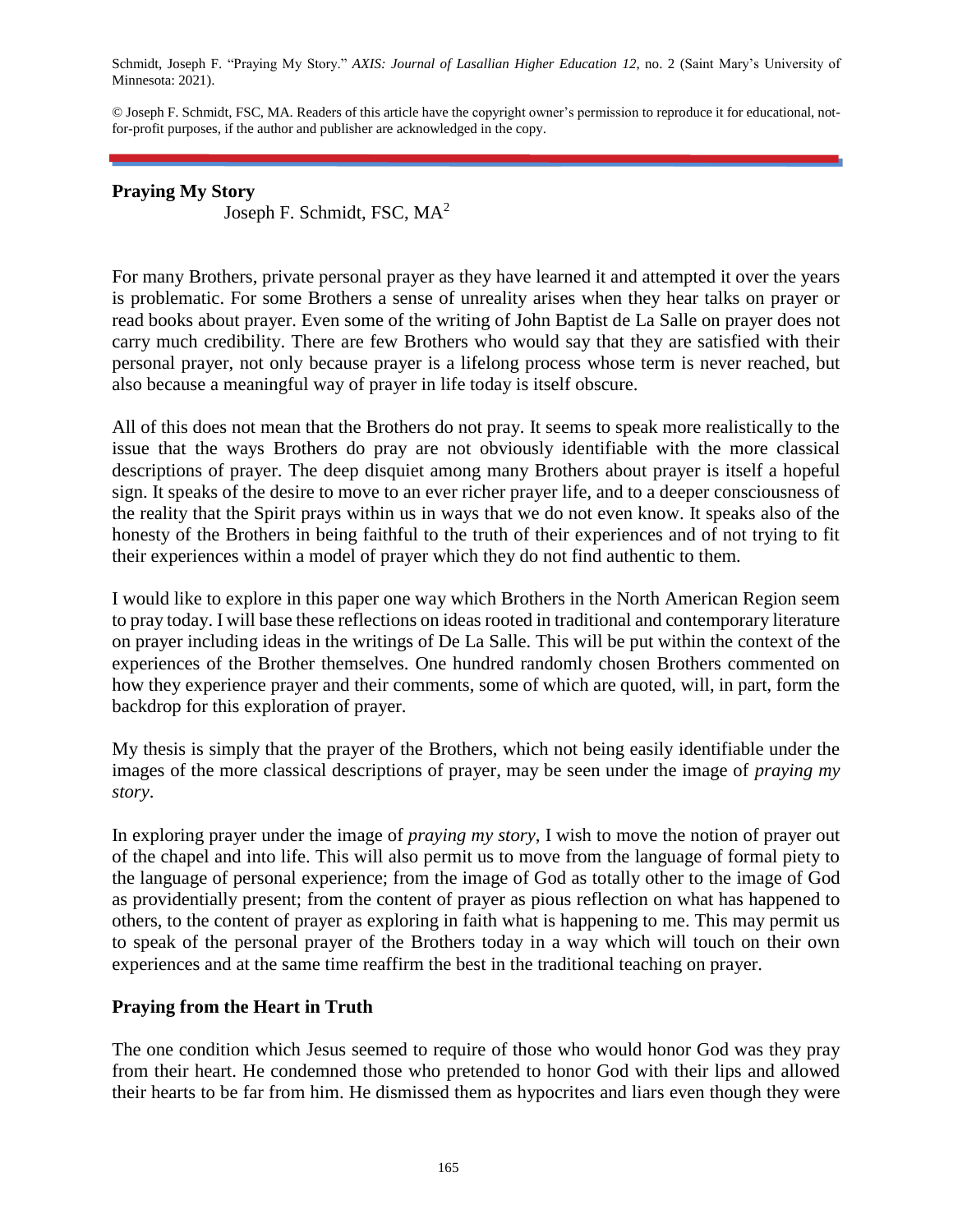the professional "pray-ers" of the time. Jesus knew that they were not in touch with the truth of their hearts.

At the same time, Jesus directed his followers to pray in secret and with perseverance. He warned them not to mount words on words in prayer as the pagans do. The Father, Jesus assured his followers, already knows your needs and the outward show of piety may actually be a hindrance to prayer.

For prayer to be authentic, Jesus is saying, it is not necessary that the words be correct or abundant, or that the place be proper or that the agenda of prayer be precise, but that the heart be present.

When he was asked by his disciples to teach them to pray, Jesus prayed what has come down to us as the *Our Father*. But this is, first of all, a prayer that comes from Jesus' own heart. We can say the *Our Father* as our prayer when it also comes from our heart; until then it remains the prayer of Jesus only.

The heart is the symbol of the authenticity of the person, the identity of the person. The heart is the real me. When Jesus bids us to pray from the heart, he asks that we pray not as we wish we were, or as other people might have us to be, but as I truly find myself to be. "I allow my prayer to come from where I find myself at the time" is the way one Brother expresses this. "I experience prayer," another Brother says, "in the breaking through the frills and presenting just 'me-ness' to God."

I may not be the person I feel that I should be, but that is not necessarily a hindrance to my prayer. I may feel disquiet or guilt, but these need not be obstacles to prayer; they are the feelings which can, in fact, carry the prayer. They can be the prayer if they come from the heart. We may not feel pious when we come to prayer, or be ready to honor God in words of praise. But that is not the point either. We praise God not by officially correct feelings of piety, not by saying words of praise, but by offering to God the deepest regions of our heart.

Words of prayer may be words of anguish or fear or hurt, as Jesus praised the Father in the Garden. They may be words of despair, as Jesus prayed on the Cross: "Why have you abandoned me?" They may be words of joy and acceptance as Mary prayed: "Be it done unto me according to thy word." They may be words of confusion and regret as Job and Isaiah prayed. They may be words prepared in advance, or they may be spontaneous words. Or there may not be words at all.

Mary prayed at the foot of the Cross in silent anguish. Previously she had prayed in speechless feelings of distress and bewilderment as she pondered in her heart all the strange things her little boy was doing. And Jesus prayed in praise to the Father in the silence of his mountain retreat.

To pray has less to do with the words of prayer, or thoughts of prayer, or the silences of prayer, or the place or time of prayer, but has everything to do with the real person being present to God in the truth of who we are.

When we speak of praying in the truth of who we are we are speaking of being in touch with the truth of our life in faith. By the truth of our life we do not mean, of course, the truth of the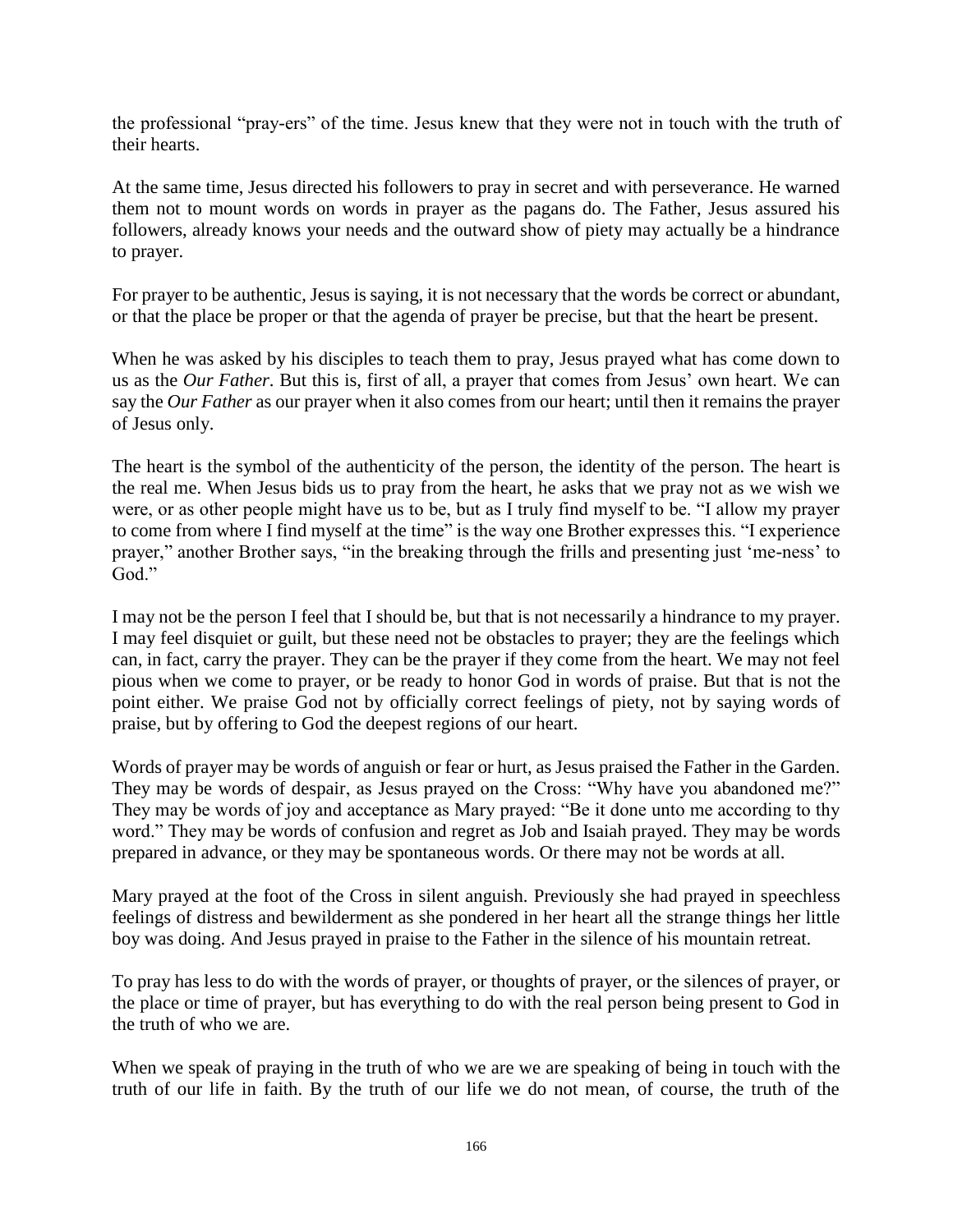philosophers, which Saint Paul rejected; nor the truth of science, nor the truth of technology. Rather, we mean that truth which the Spirit will teach us and which will eventually set us free. It is not a truth, then, which we possess but a truth which possesses us. It is the truth which De La Salle refers to as "God himself and that which he has been pleased to reveal."<sup>3</sup>

This is the truth of the Good News: it is that God is lovingly present to us; that he can draw good out of everything, even death; and that he is compassionately and creatively active in our life today. It is the truth which one Brother identifies when he notes that in prayer, "I sense more and more deeply that I am loved and loveable."

The freedom which this truth gives us is the freedom to become more deeply who we really are, as we are called by God. In this truth we are set free from the fear of God, from the fear of our own selves, from the fear of sin and death, from the need to pretend, from the need to be someone who we are not. We become free to engage in the struggle of letting ourselves be before God in confidence. One Brother expresses this as the experience of being "not afraid to bring myself whole, entire, and with honesty before the Lord." We are, in short, free to explore who we are so we may become who we are called to be.

The truth within us, which is God himself, is nourished by God's truth in each of our experiences. The reign of God<sup>4</sup> grows like a seed which is planted in the soil and we go to bed and get up, and slowly, silently the grain appears and we do not know how it happens. We do not know who we are or who we are called to be except in the silence of going to bed and rising: the ordinary everyday events of our life. That is why, as we get in touch more and more with the truth of our experiences, we find our prayer becoming more and more real and simple. Authentic prayer is rooted in the truth of who we are in our relatedness to our real world. In this sense, prayer flows through the experiences of life; it mirrors life; it expresses life. Thus, I can speak of praying my experiences, or more specifically of *praying my story*.

# **Praying My Story**

When I speak of *praying my story*, I am speaking of the experience of being before God in the truth of who I am here and now. I *pray my story* when I explore in honesty those aspects of my life, past and future, which rush to me in the present. One Brother describes this way of praying as searching out "personal questions of sexuality, purpose of life, depression; or questions relating to developing a relationship with another person, or questions of work or transition, or feelings of anxiety flowing from ambiguity or wonderment, alienation, loneliness or joy; questions having to do with what in me is an obstacle to feeling whole again; what creative course of action can be taken to improve a situation; what is a similar situation with Jesus; what is God speaking to me here and now; what is being revealed in this situation that is an overlay to the literal situation; what consolation is contained in the Scriptures that is contemporary to my situation. I ask for God's help and strength, and his grace to make his will known to me . . . ."

*Praying my story* is a traditional way of praying to which the Hebrew Scriptures refer when they speak of those ancient rituals of "remembering." The Passover Meal was the ritual par excellence in which the Israelites remembered all that God had done for them. This remembering was not, of course, an academic exercise, but a prayer of the heart in which the current generation presented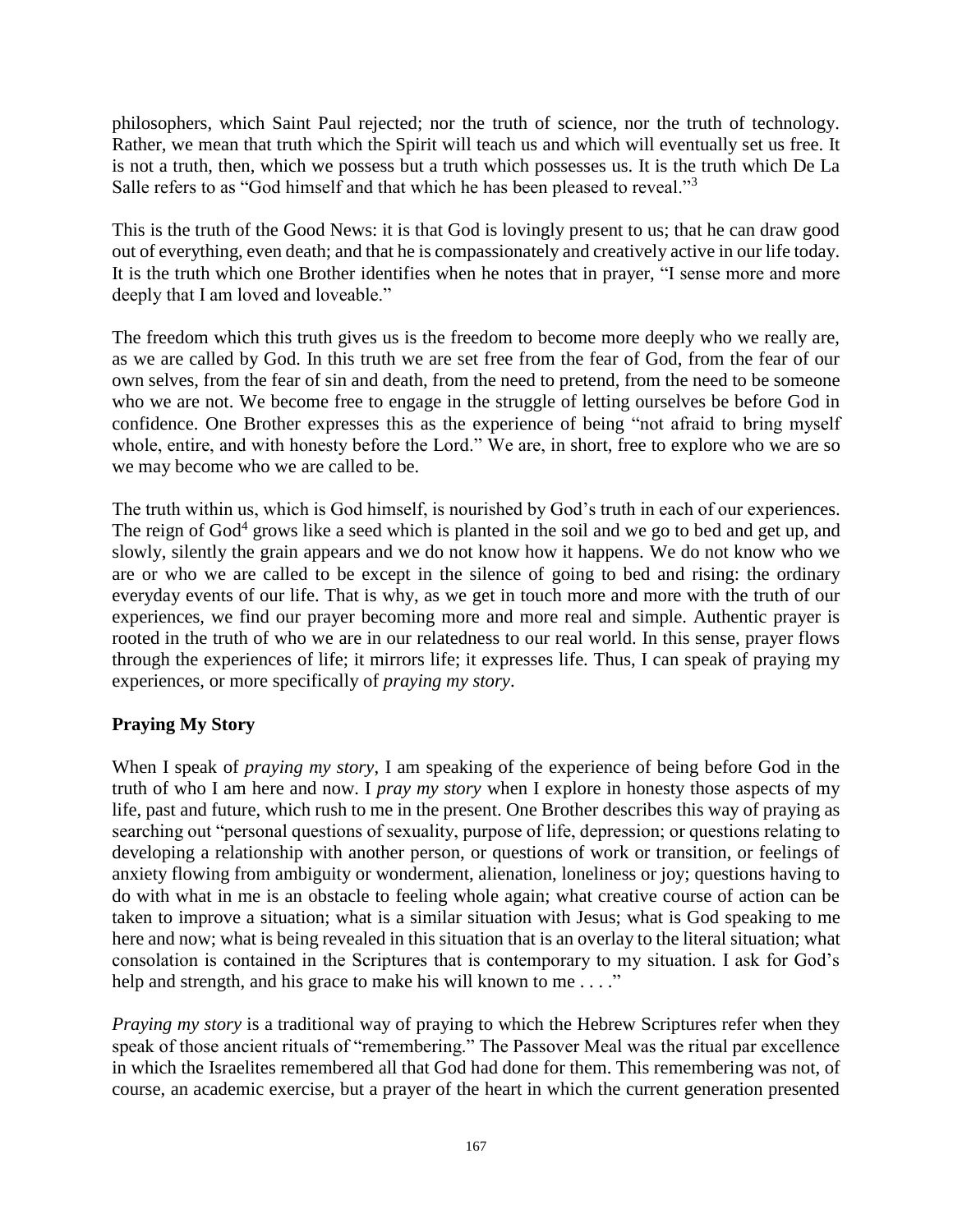to the Lord their story, which was the story of their ancestors as well. In ritual form, they re-enacted and re-understood who they were and who they were called to be by the experiences they were having and by the experiences which they had had. They could rely on God now because they could recall that God had delivered them in the past and was always faithful. In the Passover ritual they came before God as who they were: the chosen people praying their story of exile, struggle, hope and salvation. This is the paradigm of *praying my story*.

My story is different from my history. My history is composed of those happenings which have occupied my span of years. My history can be known by others who have lived with me, but my story can be known only by those with whom I wish to share it. The Egyptians knew Israel's history; they recorded the happenings in stone, but they did not know Israel's story. That was known only in the celebration of the Passover ritual as illumined by a faith which the Egyptians did not share. My story is my history known also in the light of the faith which assures me that God is compassionately and creatively at work in the world and in my life.

My story is not unlike the story of Israel. Sometimes I find myself like the original wanderers in the desert. My desert is my own confusion and emptiness. I have very little to follow but only the vague hope that it might all make sense one day. God becomes for me the pillar of fire by night and the cloud by day leading me to a place which I do not know. I have heard that there is a promised land but that is only hearsay. My life is in disarray. My prayers are thinly veiled curses. I want to stop. I build golden idols. I harangue the leaders. I want to return to the fleshpots of my security. This is the desert of discovering who I am and what my life might mean. This human struggle, the Israelites realized, was a spiritual struggle as well. They ritualized it in the Passover and brought the light of faith to illuminate it.

Later, like Israel, I may joyfully remember the desert experience. Seen in the perspective of faith, the difficulties of the past seem providential. I am the better person for having lived through the struggle. I now know more about myself and God's compassionate dealings with me, and I may even celebrate certain aspects of that period of my life, as did Israel in the Passover ritual.

But there may also be aspects of that experience which are still not fully accepted in faith. They may be disquieting and hurtful memories which I prefer to forget. But a fleeting thought or a chance remark or a passing experience will sometimes direct my attention back to those distressing memories. The hurt and weakness which I would like to forget now rise again to be integrated into my story.

The Israelites had the courage to pray their story honestly as they experienced it. They prayed their sorrows as well as their joys, their fidelities as well as their weaknesses, their sordidness as well as their glories. The prayers of Israel, especially the Psalms, testify to the fact that Israel was deeply rooted in ambiguity. Joyful memories, acceptable memories, as well as sorrowful and disquieting memories became part of Israel's prayer. I am called to *pray my story* with the same courage and honesty even in the face of hurt and regret.

I also experience, as Israel did, that my story is constantly changing. The gradual evolution of the sacred Hebrew texts indicates the faith development of Israel's story. In the same way, new experiences shed meaning and light on my past experiences and call me to re-interpret them in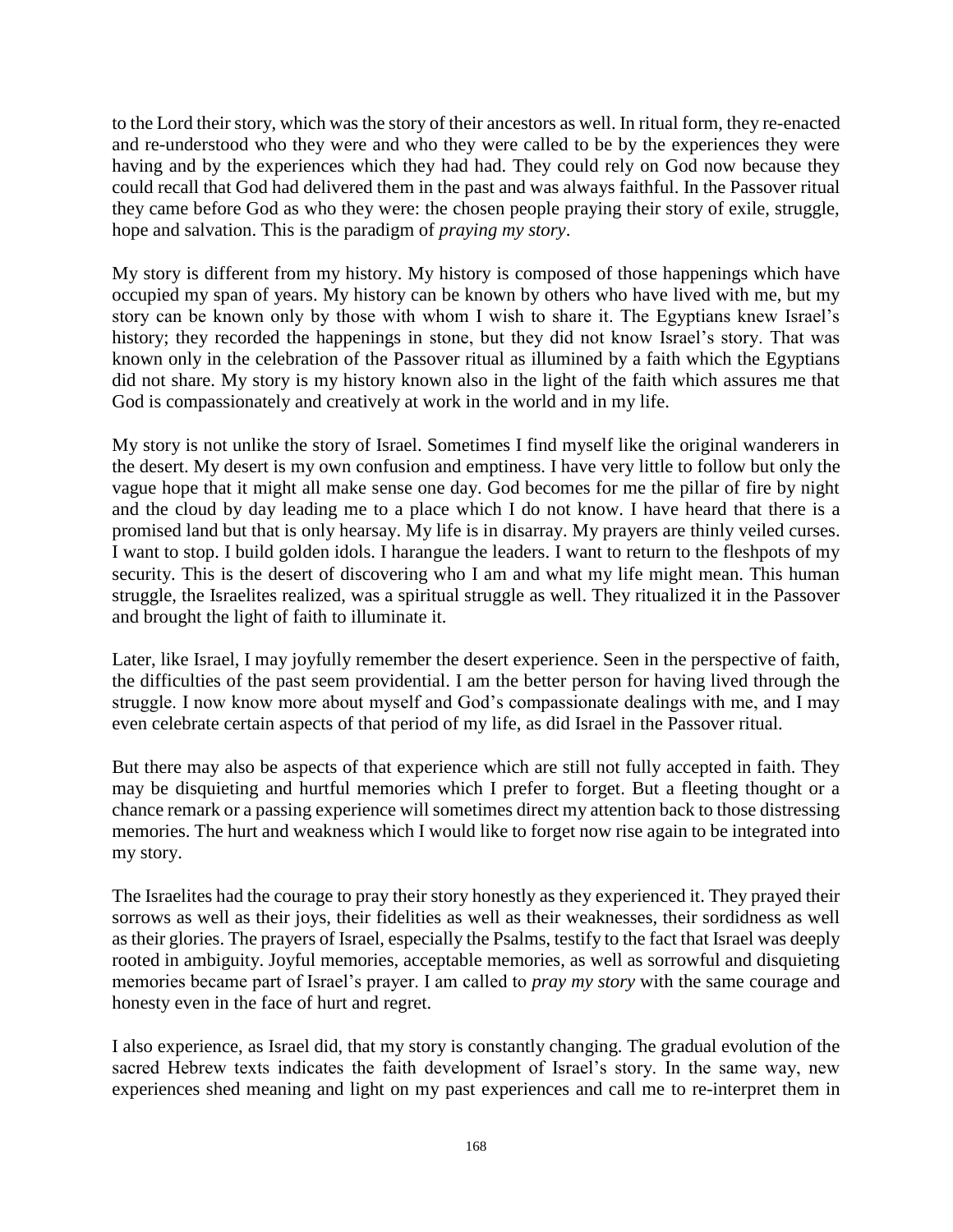more honesty and truth. I experience my story beginning to take new form. Certain experiences which I had categorized or situations which I had resolved now re-emerge wanting new attention. My story is not going the way I had intended it. I experience my prayer as getting out of control. New elements, creative awarenesses arise as I *pray my story*. Experiences isolated before become related to one another in a new constellation which yields a new awareness of my sinfulness and God's loving providence.

If I am going to pray, one Brother says, I must be ready to "live with the implications of transformation." Jesus' challenge to Israel and to me is conversion: metanoia, change of heart. And Jesus' assurance is that the Spirit of truth will teach me and empower me to be changed. To come to the truth, to be transformed, to have a change of heart is to have my story re-changed, re-created by the Spirit. In this way, I experience my prayer to be the gift of the Spirit in me.

In praying their story, the Israelites focused not only on the past but also on the future. As the understanding of their past grew and developed in faith, their understanding of themselves and their God grew. The God who had given them the past and who had blessed them into the present would lead them into the future. Of this, the prophets were certain. When Jesus, the greatest of the prophets, tells the Passover story, its meaning opens out into the future in a glorious new way. Jesus tells the Passover by re-living it, and the future breaks into the present in the reign of God making resurrection possible.

In *praying my story*, I also find myself called into the future. I not only remember the past as past, but I see the past as holding glorious potential. The God who has been with me in my past is the God of creation and resurrection. The Spirit reveals who I am called to be in revealing the story of who I am under the aspect of my giftedness and weakness. In those experiences of giftedness, I realize God's providence and power of creation. I have been gifted because God has been active in my life. In the experience of my sinfulness, I experience God's compassion and power of resurrection. I experience my poverty, and my weakness speaks of the potential goodness which I squander.

In my giftedness and sinfulness, I experience the call to become more fully cooperative with God's love and more filled with his power and goodness. The God of creation and resurrection having led me to the present will be with me in the future in power. Thus, in the presence of the resurrected Jesus and empowered by the Spirit I get a glimpse of what Christ in me might mean.

In the process of *praying my story*, then, I bring together my past and my future into the present moment of experiencing the reign of God in my life. All of my pleasant and painful past and all of my hoped for and dreaded future is gathered into the present moment before God. In this way, my prayer leads into the discovery of who I am and who I am called to be. I am the person who is uniquely present to the love and mercy of God. The truth of my identity is revealed as I come to *pray my story* in the presence of the compassionate Father.

As the heart is the symbol of the authentic me, so in *praying my story*, which is praying with my whole heart, I come to discover who I really am.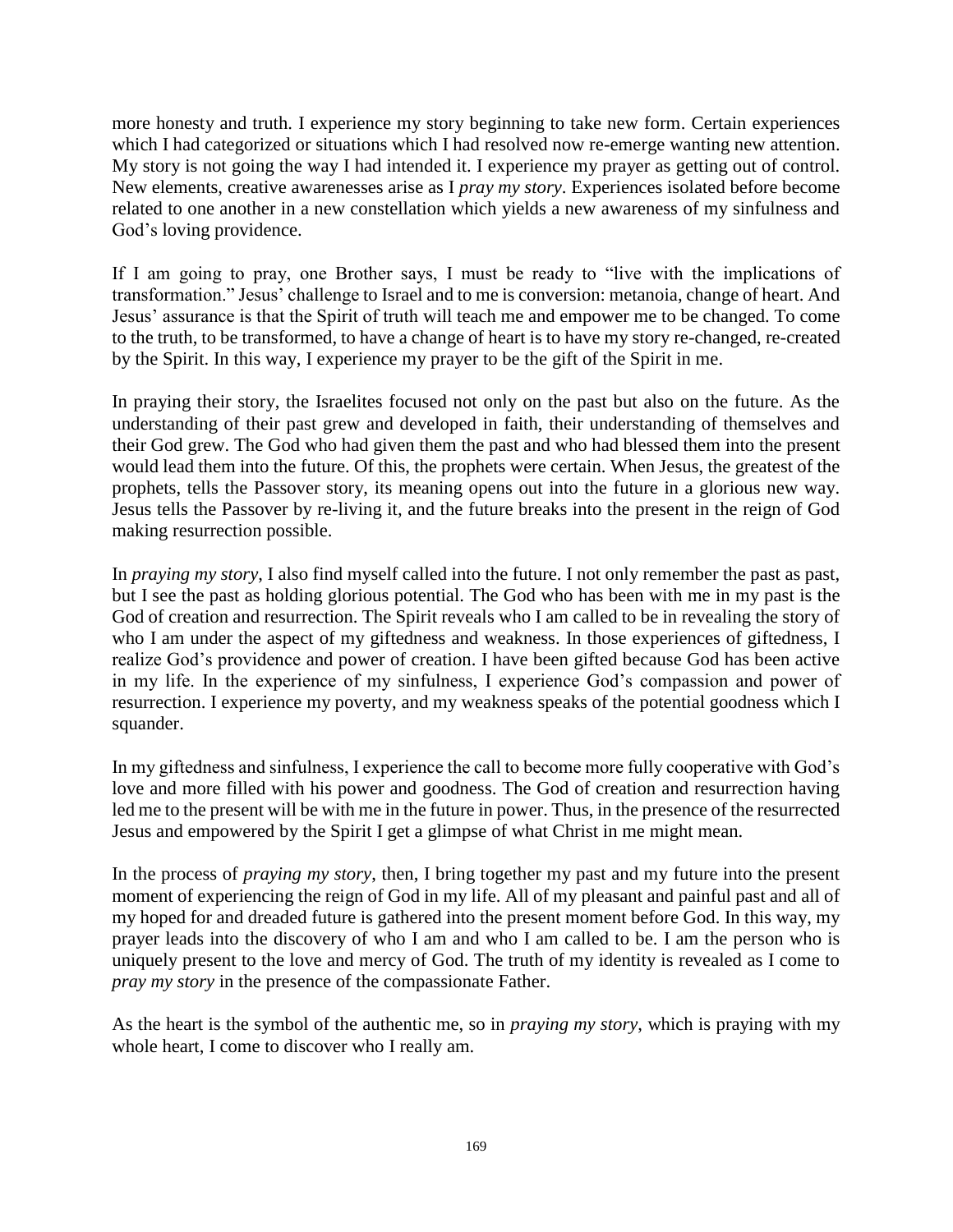### **My True Self and My False Self**

I do not *pray my story* without a struggle because there is always the temptation to idolize my story rather than to *pray my story*. My temptation to idolize my story is my tendency to be deceitful and selective in my story telling. It is to tell my story as I wish it were and, therefore, to deny who I am and who I am called to be. I idolize my story because I wish to be in control of my story and to interpret it as I will.

In *praying my story*, on the contrary, I seek the truth of who I am in the truth of each of my experiences and in the truth of all of them in relationship to one another and in relationship to God's love and providence.

The difference between *praying my story* and idolizing my story can be explored under the image of my true self and my false self.

When I speak of my false self, I wish to identify that part of me which is fundamentally selfcentered, the self that would barter truth for flattery and security, and sacrifice honesty for selfaggrandizement and self-righteousness. This is the false self which puts its interests, ambitions, and glory as first priority. It is the self that exploits its resources in personal sin. It is the self of deception and sin. It is the self which is not in touch with the deepest realities of my heart.

My false self is symbolized by the Pharisee in the parable which, Luke tells us, Jesus spoke to those who were self-righteous.<sup>5</sup> The Pharisee goes to the temple to pray, ostensibly to be before God with his story. But instead of praying his story he idolizes his story, telling God how good and holy he is. He tells God how much he has kept the law and how significantly better he is as compared with this sinner in the back of the temple.

The Pharisee's way of telling his story is not prayer. He has distorted his story by making the telling an occasion for self-justification. He does not realize the deepest truth of his heart: that his story is really the story of God's love in him. The Pharisee wants to reserve his story for himself. He does not want to see his own sinfulness. His unwillingness to tell his story in complete honesty blocks his ability to be compassionate, and he thanks God that he is not like the rest of sinners. The Pharisee has idolized his story in his own interest thereby cutting himself off from God and from others.

The Pharisee is the symbol of that false self in me which selectively sees, selectively listens, and selectively experiences the truth. The Pharisee in me is the part of myself which wants to control my story in my own interest.

In *praying my story,* the love of the Spirit flows through me to the Father. The blockage of that flow, I experience as those lies in my life which constitute my false self. My false self is made up of duplicity, fear, lust and sloth, all chrystallized in that grievous of all lies which erupts in my piety as the pharisaical need to make worthiness and self-righteousness the context of my prayer. It is that agenda of falsehood which undermines prayer because it denies the one fundamental truth: my sinfulness and God's goodness nevertheless.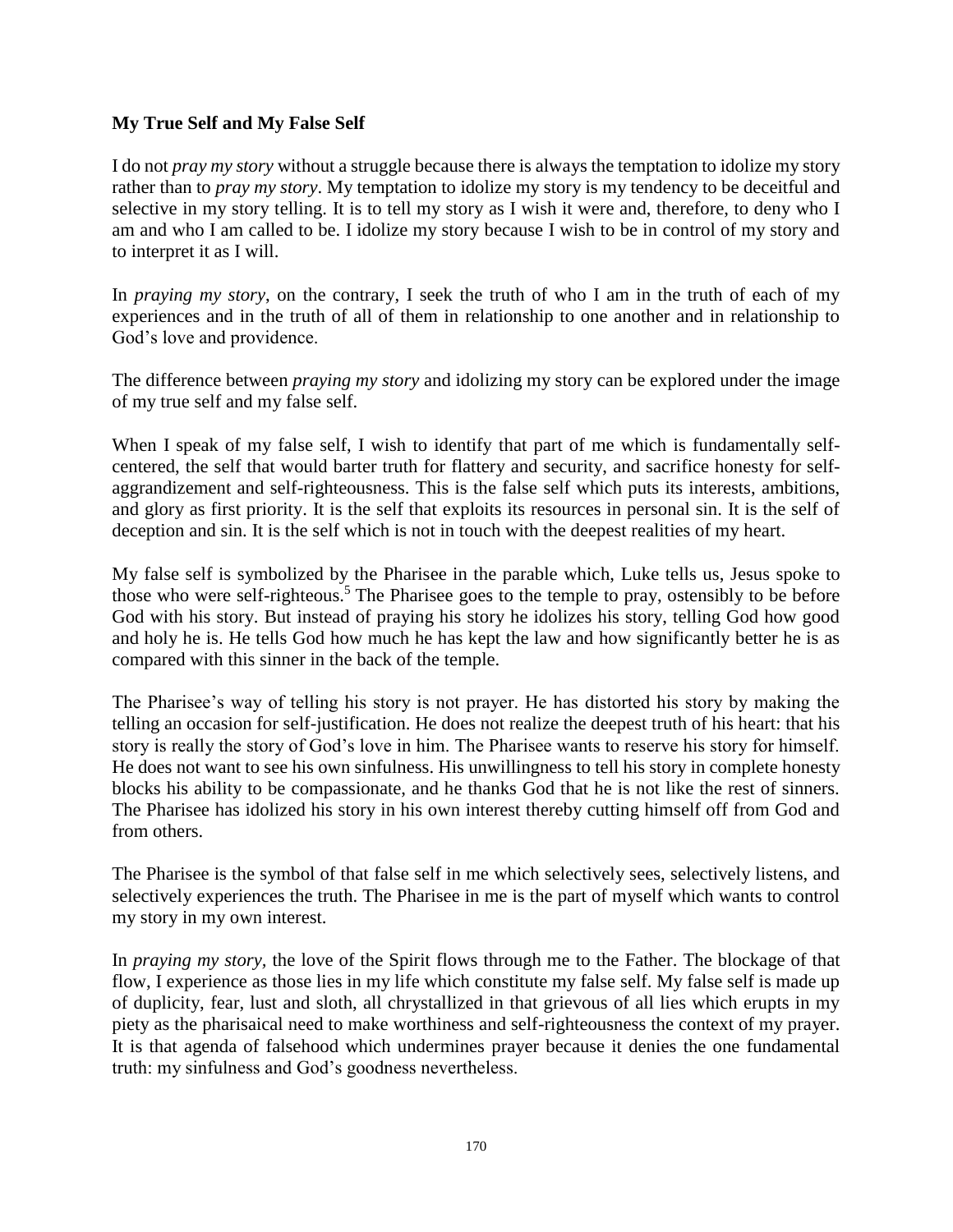My true self is symbolized by the publican. The publican is the outcast of the self-righteous society. He does not rely on his worthiness as he presents himself to God. He does not consider his goodness or holiness. He does not look to his state of perfection for his credentials to be before the Lord. He has no credentials, no worthiness, no righteousness. He does not so much as raise his head. From his place in the back of the temple, he prays his story with simple and profound honesty.

The publican is free from the need to have an agenda with God. He is who he is before God, and he has the courage and trust to let that be enough. His hope is not rooted in the rightness of his condition, but in the compassion of God. His prayer is not filled with comparison with others; rather, he is confident that God will accept him as he is.

The publican does not idolize his story. He *prays his story* by being who he is in his realization of God's love and his own sinfulness: "Lord, be merciful to me a sinner."

"Come to know yourself just as you are," De La Salle advises the Brothers. "Find fault with yourself accurately, unsparingly, so that when Jesus Christ comes to judge you, you will be able to face judgment without being afraid."<sup>6</sup> This is the stance of the publican who, in honesty before himself and God, is in the truth which sets him free from the fear of God.

My false self struggles against my true self to win my heart and to tell my story. Sometimes I experience this struggle in a fleeting moment when, in the recounting of my story to a friend, I find myself self-justifying or distorting the truth of an experience to appear more righteous. I may also find myself distorting a part of my story when I come to pray. I withhold from my prayer a particular relationship or behavior, or experience in my ministry or community. Indications such as these make me aware that my false self may be idolizing my story.

As I come to prayer, my false self and my true self play out the drama of the Pharisee and publican in me.

The Pharisee would overcome and remove the publican form the temple. The publican, however, free from comparison with others, confident of God's love, aware of his own sinfulness, is not disturbed by the Pharisee in the temple. And that is the way it is with my false self and true self. As I become more profoundly aware of my emptiness before God and his infinite goodness for me, I can make mine the prayer of the publican: "Lord, be merciful to me a sinner."

At the moment I recognize the depth of sinfulness in myself, the struggle of my false self against my true self takes an ironic turn. I can acknowledge my false self as a real part of who I am and offer my weakness to the Father as part of my story. The false self no longer has threatening power. I recognize it as part of me and begin the long process of integrating it into the *praying of my story*. With Saint Paul, I have the sense that if I will glory in anything it will be in my weakness. I sense that I can acknowledge my weakness not because of my strength but because of God's strength in me. My story now takes on new dimensions of truth: namely, the truth of trusting all of my self to the Lord. In this stance, I become present to God in a more honest and total way.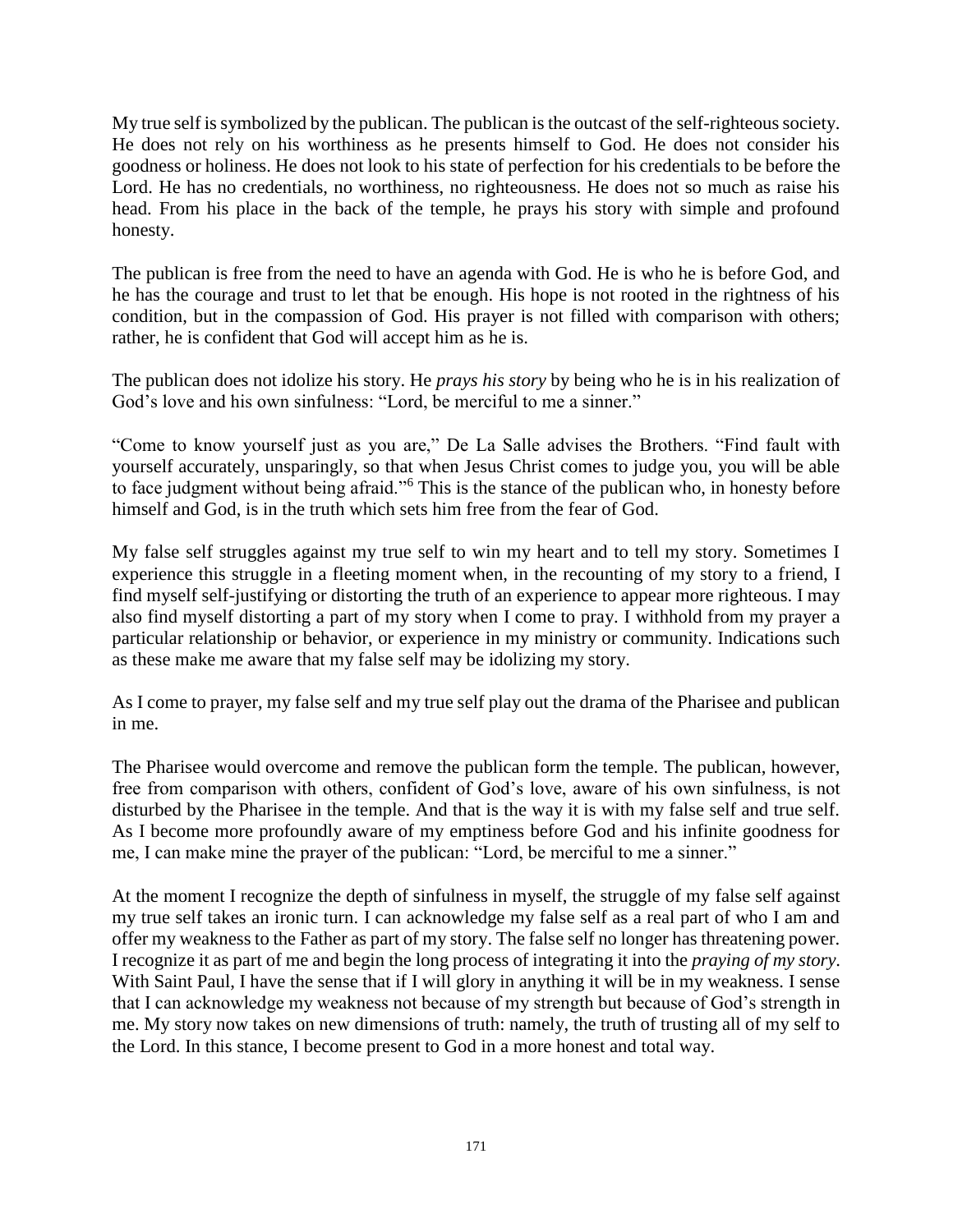### **Praying Is Being Present**

To pray is to be present: to be present to who I am in God at this unique moment in my life. Whenever I am present to my story, I am present to God, because God is in my story. But in prayer, I wish to make this presence to God explicit. In prayer, I wish to gather the fragments of my life to become aware of who I am, not to perform some academic exercise of understanding myself, nor to engage in some moral exercise of evaluating myself, nor to engage in some moral exercise of evaluating myself, nor to enter some psychological process of reinterpreting my life. All of these things may happen, but my prayer is rooted in the simplicity of being present to God in the unfolding of my story in honesty.

My resistance to being fully present to my story and to God is a sign of my resistance to truth and the Spirit of truth. The constant struggle in my prayer is to come to truth, not as an abstract formula but to the truth of my existence and the truth of my story. This is coming to the truth of being "at home" in my story, of being loved by life, which is to say, of being loved by God.

The truth, of course, is that I am loved by God; that God accepts me. The truth is that God alone matters; that in God all of us live and have our being. The truth is that I am sinful and weak, filled with confusion and self-seeking. The truth is that I am in need of redemption. This is the truth which I resist in my self-protective stance and in my need to be self-righteous and so to be worthy. My struggle is against that truth which will set me free, because, ironically, my present bondage to my own self-centeredness gives me the illusion of being free already.

In *praying my story*, my prayer is not so much directed to God as the object of my search as it is to God as the context of love in which I find myself. In prayer, I come to know myself as I am in the presence of a loving God. My prayer is not, then, the theoretical stance of knowing about God, or the pious stance of imagining or talking to God, but the honest stance of knowing myself and my story as I am known and loved by God. "Prayer is a time for me to focus on my real self before God," one Brother says, "to ask for his guidance and help, to celebrate his presence in my life, to thank him for my life."

Whether we call our prayer meditation or contemplation, simple attention or mental prayer, there is no true prayer unless I am present to myself as I am in the hands of God. In this context, De La Salle's emphasis on remembering the presence of God takes on special significance.

To remember the presence of God does not mean to affirm a theological doctrine, nor to think pious thoughts about God. It means rather to be aware of and to appreciate the truth of the experiences which constitute my story and to present myself in my story to God.

To remember we are in the presence of God is not an intellectual feat of which the devils are capable, but a moment of personal discovery, appropriation, and transcendence. It is a moment of integration and personal honesty of which the devils know nothing. It is to come to my true self as I am before God: that is, in love of myself, in honest acceptance of myself, and in judgment of myself, as God loves and accepts and calls me in judgment.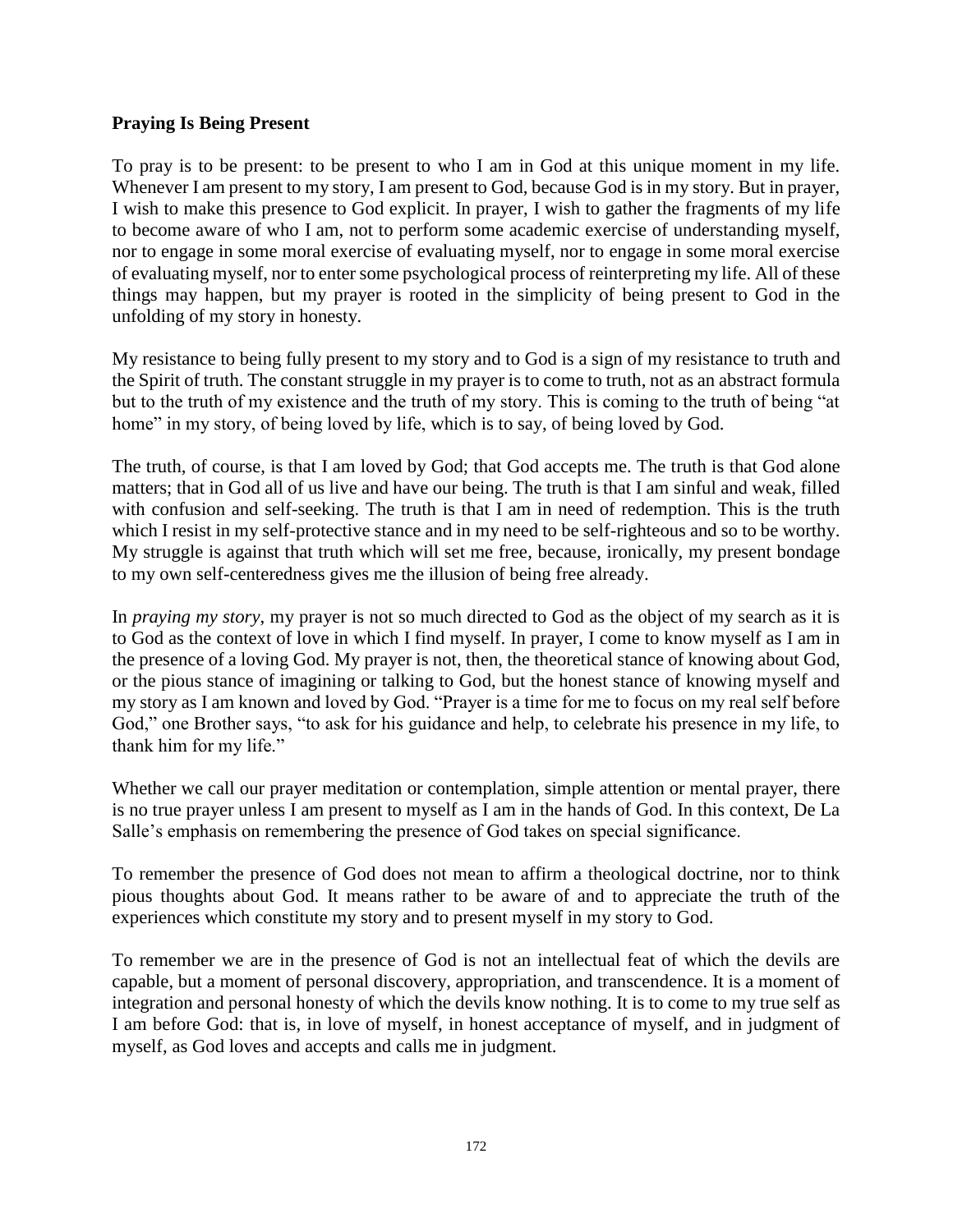This I do not of myself but by the Spirit of truth who teaches me all truth and wars unceasingly against my false self. My false self would have me remember that I am in the presence, not of God, but of my lies and bid me call that a holy presence.

To remember that I am in the presence of God is both the beginning of the spirit of faith and an expression of the spirit of faith. As the Spirit of truth burns through the falsity of my life and enlightens me to know my story in truth, I am empowered to remember that I am in the presence of God. I begin to see "everything" in the light of faith.

This "everything" does not mean vague generalities pertaining to life as an abstraction, but precisely those concrete experiences which constitute my story. To be aware of "everything" with the eyes of faith is to be aware of my story with as much honesty as I am capable; or rather, to be aware of my story as precisely that truth which is taught by the Spirit of truth, and which sets me free.

The content of my prayer, therefore, will often be the content of my story. To remember I am in the presence of God is to remember that I am who I am in God's hands. This is to situate myself in my real world of ministry, and community, of relationships and behavioral patterns, of hopes and fears, of weakness and giftedness: all sustained by God. To remember I am in the presence of God is to make my prayer very personal and very concrete.

# **The Tabor Experience and the Emmaus Experience**

There are two ways which Brothers describe as occasions when they experience *praying their story* in the presence of God. We may describe these ways in terms of the biblical events of the apostles on Mount Tabor, and the disciples on the road to Emmaus. Thus, we may refer to the Tabor experience and the Emmaus experience as two images under which we might explore the prayer experience of some Brothers. Although distinct, these images do not seem to be exclusive in the life of the Brothers. Rather, the prayer experience shifts from one image to the other under different life circumstances. Using these images, we can conveniently group together various descriptions of prayer; and at the same time, we can explore these descriptions in terms of certain aspects of the biblical events.

The Tabor experience can be described in terms of the apostles going up the mountain to be at this special time in the presence of Jesus. He is transfigured before them, and they hear the words of the Father proclaiming his beloved Son.

In this image of prayer, the apostles leave their ordinary path and ascend the mountain to be alone with Jesus. They experience Jesus under the special aspect of Lord and Savior: the quality which they will recognize again at the resurrection.

In the Emmaus experience, the two disciples walk on the footpath to town and a stranger catches up with them. They are discussing their problems, and the stranger enters into the conversation. The focus of their conversation is the concerns of the moment: the feelings and worries following the death of their friend and leader. They do not recognize Jesus; they are not even aware of the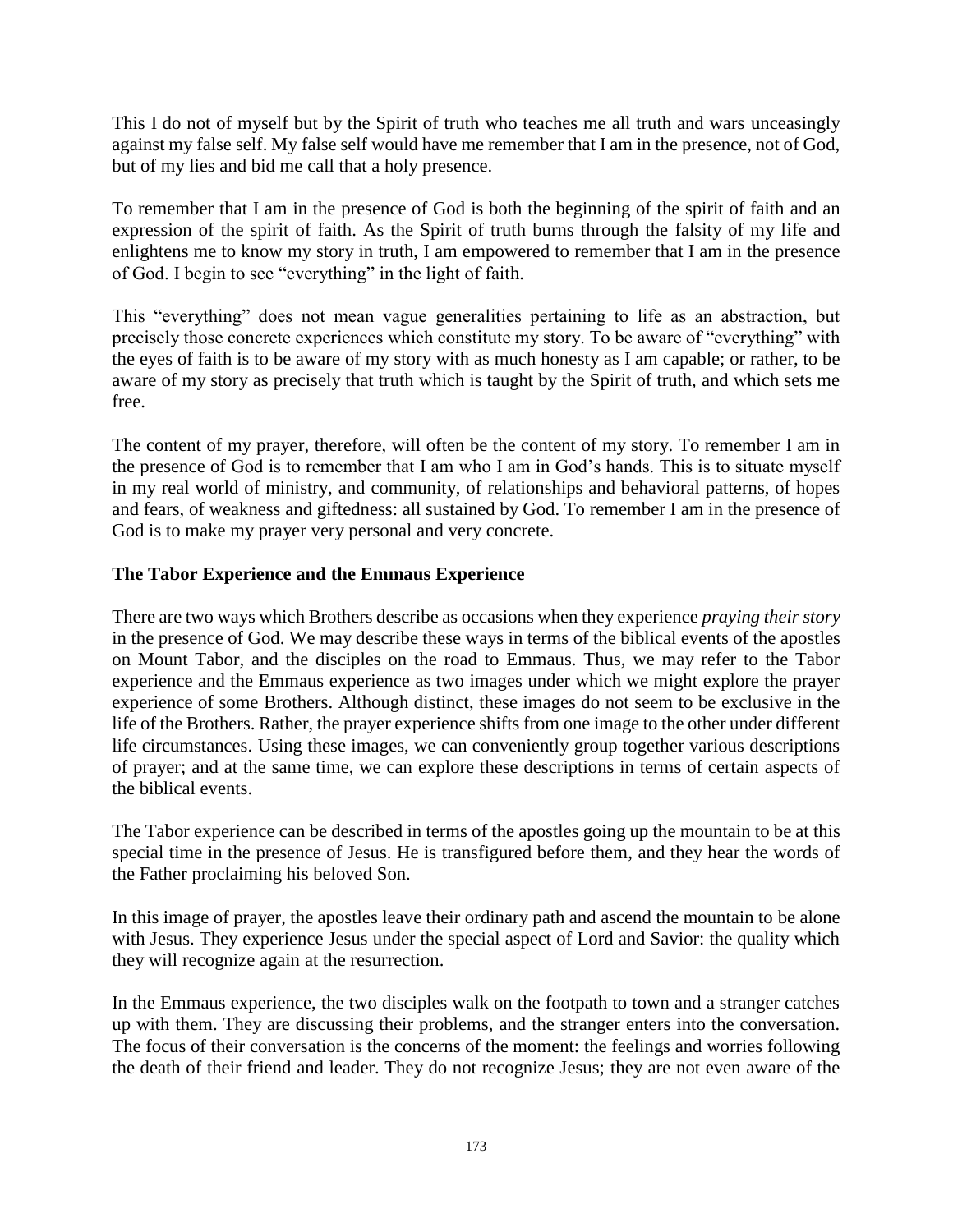profound impact that their sharing with the stranger is having on them. It is only in retrospect that they realize that their hearts had been burning within them.

We can use these two images as focal points to describe experiences of how some of the Brothers pray their story.

### **Praying at Tabor**

For some Brothers, prayer can be described more as a Tabor experience than as an Emmaus experience. Prayer is a ceasing of the daily work involvement. It is a going apart to be with the Lord. The prayer is at a special time, a time set aside regularly during the day or during the week. The place of prayer is also special: a chapel, a quiet room, a garden. In this sense, the time of prayer has the quality of being away from and above the ordinary experiences of daily life. The effort to focus on the presence of the Lord in majesty and glory is explicit, and this focus often has the quality of simple attention. The word of God experienced in the prayer confirms the Lordship of Jesus and comes as an encouragement to go back to ministry refreshed and renewed.

Brothers describe this kind of prayer as going apart in an effort to be with the Lord in solitude. These periods of prayer are scheduled regularly, perhaps for a twenty or thirty minute period in the morning, often in a quiet private place. Sometimes the periods of prayer are very brief. "I recite the Angelus and the Rosary in the presence of the Blessed Sacrament," one Brother says. At other times, the periods are more extended. "I find my prayer to be most significant when I take several days off for the sole purpose of prayer. This affords me the leisure to go within myself and really clear a space for God to enter. During these times, I feel a peace, a union, so to speak, with God."

In the Tabor experience of prayer, there is also the element of an explicit effort to be in the presence of God. "I empty myself," one Brother says, "relax my body and mind. I center in on the greatness and glory of God and then I wait for him to enter me." In my prayer, another Brother mentions, "I attempt to become more and more aware of the infinite majesty of God, to be thankful for my very existence." Another Brother notes, "I read a psalm or a passage from the gospels. Then I just sit and talk with God."

The sense of God's presence becomes strong. There is an awareness of personal acceptance and a feeling of peace and rest. "I feel closeness to the Creator when I am not busy, when I am relaxed and have no pressures on me; a sense of wholeness, integrity, and peace predominates."

At times, the Tabor experience takes the form of what De La Salle describes as simple attention. The acts of the method of mental prayer have been put aside. "I don't recall any content at these times," a Brother says. "All I recall is the feeling of inner peace, a closeness to God." "I mainly reflect on the presence and goodness of God: a prayer of simple attention, one of thanksgiving." My prayer is "just the feeling of being in the presence of God and trust in him."

In the Tabor experience of prayer, I *pray my story* in the simple awareness of God's goodness; I deepen my sense of who I am as a beloved son of my Father.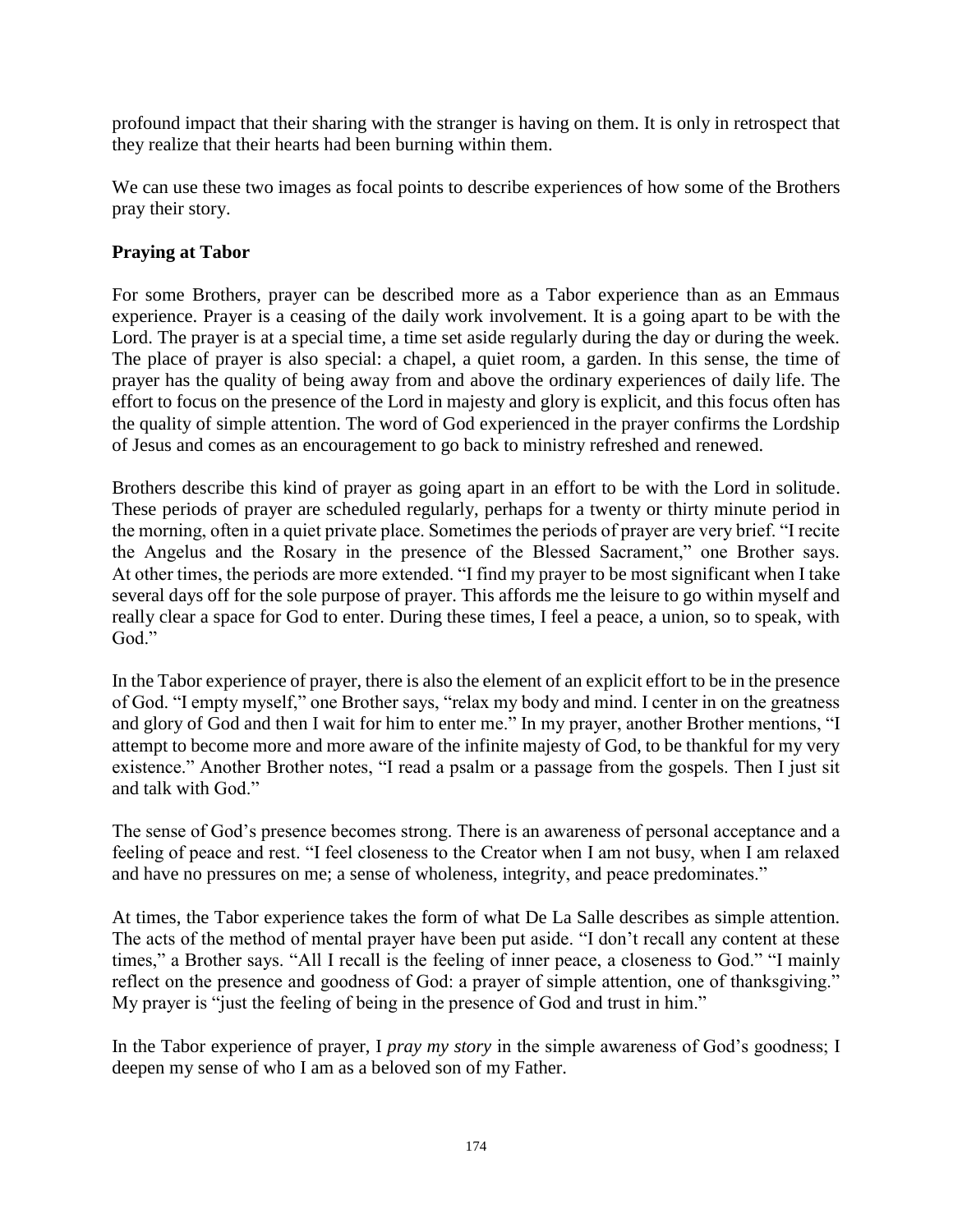#### **Praying on the Road to Emmaus**

For some Brothers at certain times, prayer takes more the form of the Emmaus experience. It is an experience that takes place "along the way." There is no consistent time or place of prayer. The focus of prayer is on the problematic experiences of life. The Brother prays by exploring honestly the concrete experiences of life in faith. At the time, it seems to be only struggling with a problem, since the Lord is a stranger; and only in retrospect is it clear that "our hearts had been burning within us." Although the Emmaus experience of prayer is often in solitude, it sometimes happens in faith sharing and conversations with others. The grace of the Emmaus experience of prayer is encouragement to trust that resurrection happens, that good is stronger than evil, and that God is at the heart of all our experiences.

Brothers describe this kind of prayer as taking place during the ordinary times of the day. "I pray, but not regularly nor at a specific time. I do it at various times," is a way one Brother describes it. "I pray regularly, but at present this is spontaneous as opposed to the same time each day." "I pray privately often but not at a specific time each day. Many things remind me of the presence of the Lord who loves me and calls me by name. When I am so reminded, I thank him and just enjoy the awareness of his presence and love in my life." "I have shifted from the prescribed formal times of prayer to no real time, so that my prayer comes when I feel the need for it and can squeeze it in." These are various ways Brothers describe this experience.

The Emmaus experience of prayer does not happen at a specific place. "I usually pray when driving the interstate highways," one Brother says. Another speaks of making frequent reflective prayers while walking, or riding in a subway. One Brother incorporates "personal prayer in travel almost daily, and also during desk work." "I make short prayers during the day while walking to and from school." "I usually pray quietly at lunch, upon retiring, or whenever I have some time alone during the day." "I might be driving, or walking through the airport; perhaps the plane is landing. I've opened a letter; I've been angry with someone; something in secular reading, like a newspaper, a novel, or an awareness of poverty strikes me and I pore over it in a reflective faith context."

The focus of this type of prayer is often explicitly on the experiences of life. "I sit in my rocker across from my gallery of snapshots of loved ones. I reflect on God's calling me to this moment. Then I often turn to my gallery for springboards into prayer," one Brother says. Another remarks, "I try to make my prayer integrative, putting things together from my own life; how I experience living my life right now; feelings, external situations, and my own self-acceptance before myself and God."

The confusion, sorrow, and hurt caused by a particular experience is often the content of prayer, much as it was for the disciples on the road to Emmaus. "I have found my personal prayer most meaningful when it has illuminated a problem or a situation which I found trying. One specific occasion was when I was frustrated in working with some students who seemed particularly difficult. I dreaded going to teach. Through prayer, I came to believe that my efforts were not in vain. Jesus just seemed to speak to the need for fidelity to those in need." "An extended period of personal suffering and decision-making was grace-filled for me," another Brother notes. "In it I grew to appreciate my call, my deepest desires, the value of friendship and brotherhood; and I renewed my own dedication." Sometimes tragedy is the focus of the prayer. "My mother's recent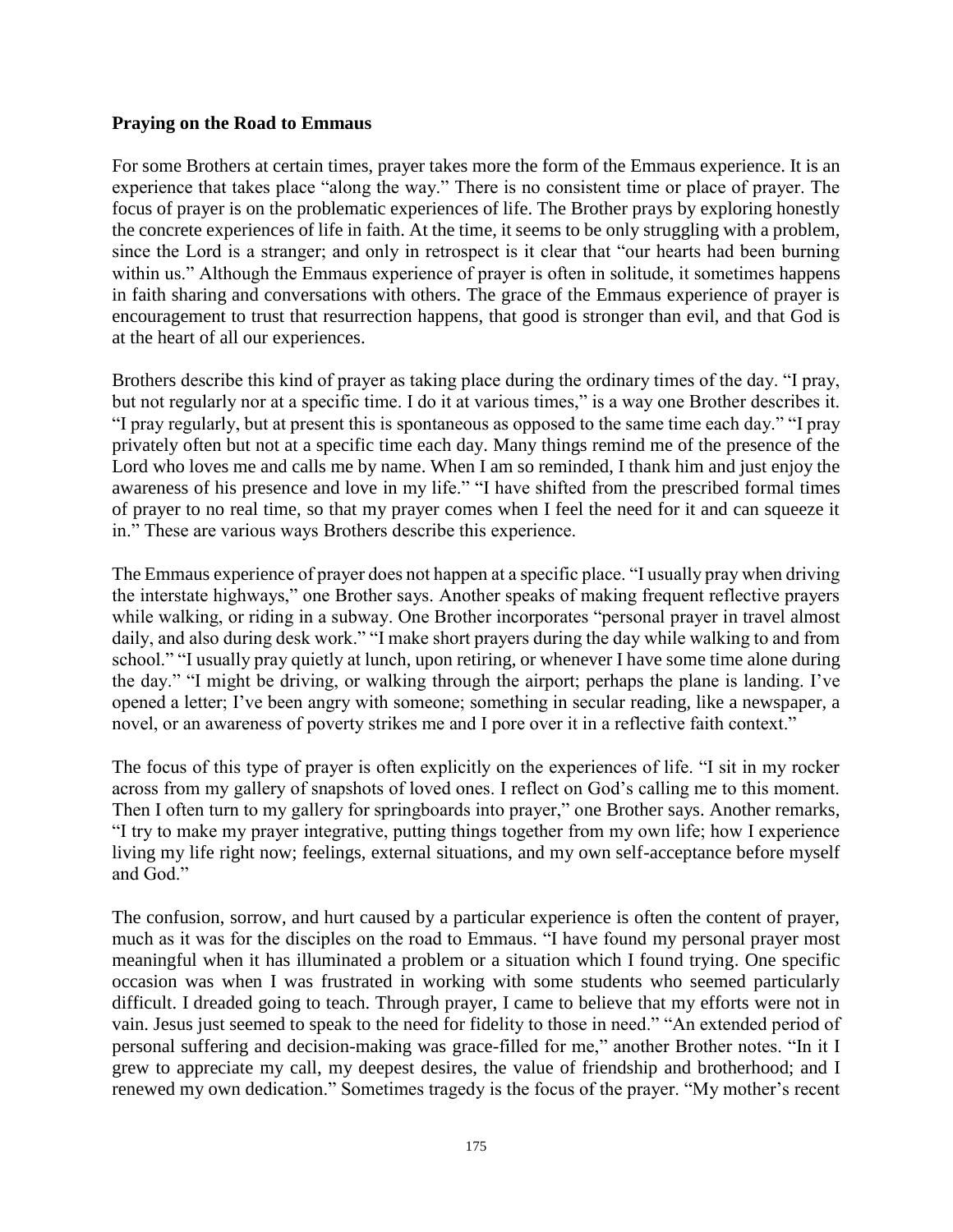illness was a gifted time for me in prayer; for a period of a week, at least, love, gratitude, acceptance were recurring themes in my prayers." "My prayer is significant during times of very personal experiences: the death of my father, encountering another person in a deep loving relationship, times when I have been called to reexamine my commitment as a religious person, when I question the value of the work I am doing. These are the occasions of deep sorrow, joy, or anguish."

The effort to commune with God is often without "method." The time is experienced as telling my story sometimes to myself, sometimes to another, often explicitly in the presence of God. In retrospect, there is an awareness that "our hearts were burning within us." "I believe that the Lord is involved in my daily life in ways usually mysterious and usually evident only after the fact," is the way one Brother describes being in prayer. Another says, "I am spontaneously aware of what I believe to be God's presence in people I am interacting with, meetings I am attending, ordinary office things that I'm busy with during a given day."

# **Coming Down the Mountain – Going along the Way**

The effect of both the Tabor experience and the Emmaus experience of prayer is the deepening experience of the reality that the Lord is the Lord of my life. It is a moving away from idolizing my story to appreciating God's presence and call within my story. There is a "sense of knowing where I am," as one Brother says of the results of prayer. Another says, "I experience resignation, the ability to let God be God; and I become more accepting of what I cannot control." Prayer leads to a "learning to trust in God and expect him to take care of what is lacking in me."

One Brother remarks that, "My prayer is effective when I am at peace in my relationships with people generally and with the difficulties of my work and work-associated people in particular." "Things in my life come into perspective and have a chance to settle," another Brother remarks about the effect of prayer. And another: "Games I might have attempted to play become apparent and can be faced. People and their problems can be prayed with and for. I get a wider, deeper view of my life."

As I *pray my story*, my experiences are put into a perspective of faith. Honesty and compassion emerge as significant values because now I see God's truth and compassion in my life, and I wish to minister to others as God has ministered to me. One Brother summarizes this when he says, "In prayer I experience inner peace, an acceptance of myself, and more courage to reach out."

# **On Being Absent from God**

Many Brothers describe the impediment to their prayer in terms of spending excessive hours in apostolic works or other kinds of involvements which fill their days and leave little time for prayer. While excessive work may make me absent from times of prayer, it does not automatically make me absent from God. De La Salle alluded to this when he wrote that the Brother ought not to distinguish between their duties of state and their means of spiritual growth provided that they did everything with a view to God. It is possible that we can be working excessively but also working prayerfully. It is also possible, of course, as many Brothers experience, that excessive involvement in activities draws them away from being present to the Lord. This is the kind of involvement which has less to do with time and more to do with not doing everything with a view to God. It is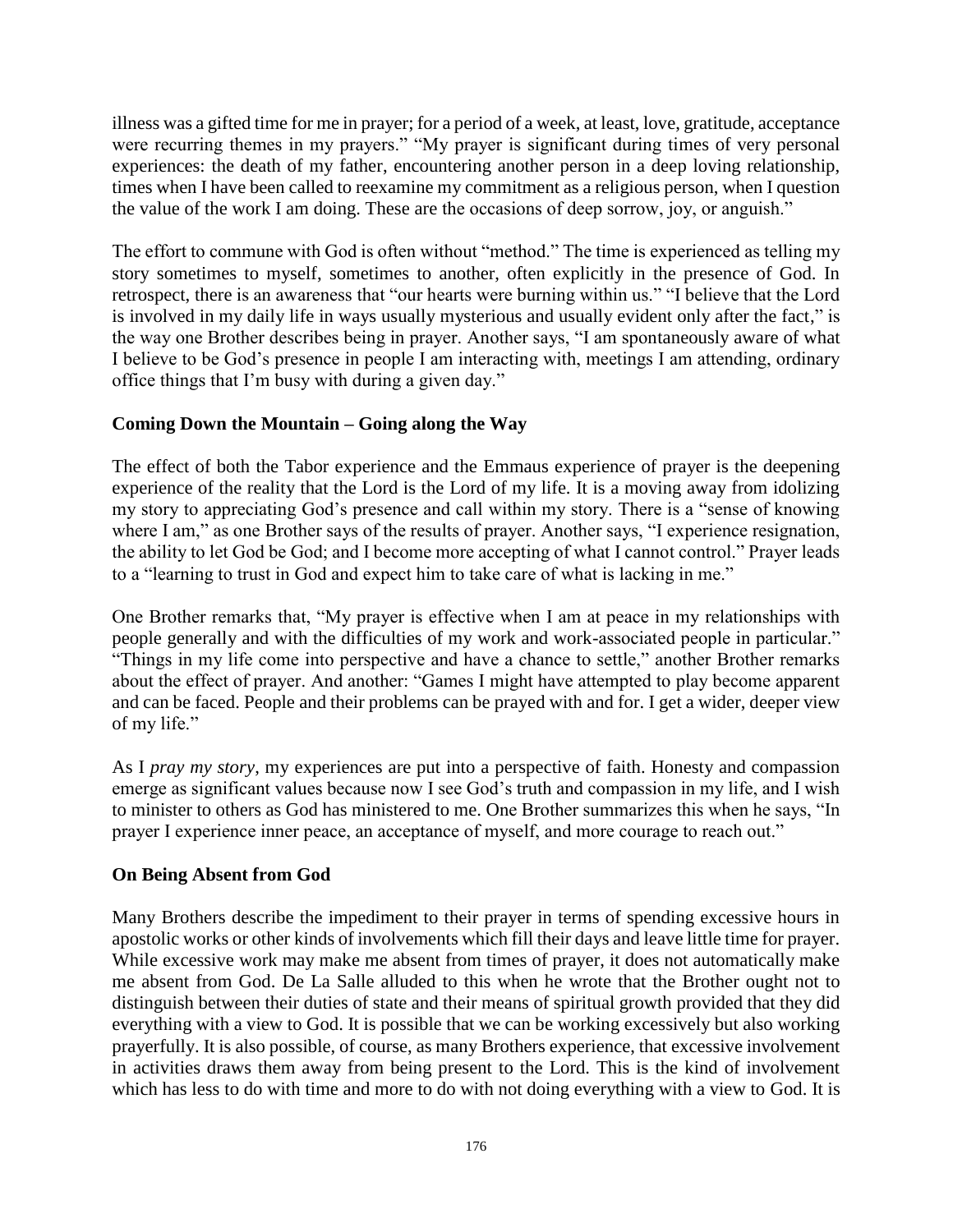the kind of involvement which feeds self-centeredness and ultimately self-aggrandizement. In this case, work is a way of being absent from my story making me incapable of being present to God.

Absence from God often manifests itself either in being absent *from* prayer or absent *during* prayer.

I am absent *from* prayer at times in my life when I desire to be apart from the Lord. I would rather not *pray my story*. The consciousness of the presence of the Lord awakens in me a fear because it challenges me to become present to who I am and who I am called to be. I resist being present to God because I cannot face in his presence that part of myself which I know is my false self. "Unless I clear up the garbage in my life and get beyond my defenses, I will not get in touch with the center of my life where God dwells. I need to reclaim the parts of my life that I have tried to ignore or push away such as my anger, my hate, my coldness, my emptiness," is the way one Brother notes this.

I experience the presence of God as a mirror or light which illumines that false self with all its weaknesses and brokenness as it struggles for control of my heart. "So often," another Brother says, "I feel unfaithful, like part of me hungers for the Lord and another can't be bothered." "What keeps me from the Lord is my personal weakness which seems to be a contradiction of what I say and think. In prayer, for example, I say 'I love you,' and 'I adore you,' but my actions are not in keeping with these sentiments."

We are afraid or angry or hurt, and our solution is to divert our attention from God. We do not want to bring our story into the presence of God until we are perfect. We want to be like the Pharisee and tell God of our righteousness. "My hostilities and resentments" are the biggest obstacles in prayer, one Brother notes. Another remarks that "I let trivial little things clog my mind and my heart, keeping myself from becoming open, sometimes out of fear."

I find that I am not giving time to prayer. I do not consciously take time to open myself to God. I fill my life with "trash," another Brother says. I simply resist for weeks or months consciously and explicitly *praying my story*. The awareness of God's presence may thrust itself upon me at unexpected moments, as "I walk along the way"; but I resist telling my story honestly to anyone, even a stranger. I want to be absent from the Lord.

I am absent *during* my prayer when I am distracted from an awareness of the presence of the Lord during a time when I more consciously wish to be aware of that presence. Sometimes I call distractions during prayer those wanderings of my mind or those tricks of my imagination which take my attention off the topic of prayer. These distract me from the words of the prayer or the scriptural passages which are to be the focus of my prayer.

These wanderings and images are nuisances because they disturb us out of our predetermined expectations of what our prayer time might be like, but they need not separate or distract us from God. They may, in fact, be the context in which the Lord wishes to be present to us. They may be the invitations to explore in faith the truth of our story to which these "distractions" point. It is not a matter of "baptizing" these distractions. It is a matter of opening myself to them as the content of my prayer. "I pray over the things or people which come into my consciousness until that part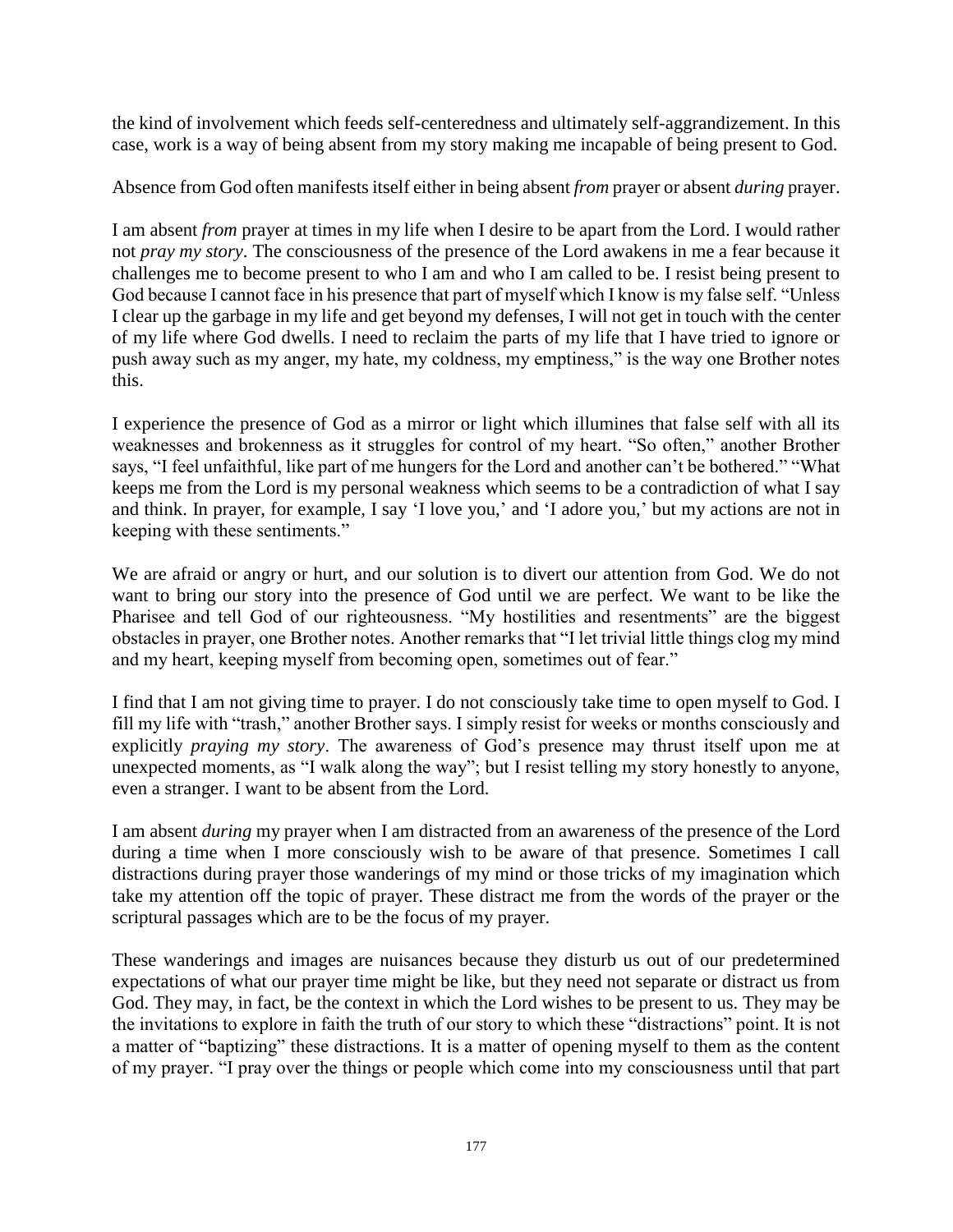of the prayer is over; then I just am quiet and occasionally say the Jesus Prayer," is the way one Brother *prays his story*.

The real distractions during my prayer are the movements within me which take me from God's presence by removing me from the presence to who I really am, and involve me with the demands of my false self. These demands are "my need to be self-centered, expressed in its many forms," as one Brother notes. "Distractions of a very self-serving nature often get in the way of really meeting God in a personal manner."

These distractions take us into concerns and imaginings which feed my need to be right and perfect, protected and praised. They are the obstacles to the Pharisee's prayer. "The inability to let go" is a way one Brother summarizes his resistances during prayer. These are the daydreams of personal victories and ego-centered plans for personal security. "My knowingly not wanting to do what I must do," because of fear or self-centeredness.

These distractions are also the vindications of past experiences which ward off the true call to constant conversion which I recognize in *praying my story*. "There is a fear of listening to the Lord. It might cause me to change," one Brother acknowledges. These are also the reconstructions of memories, the idolizing of my story in such a way that I and not God is at the center of my story. Then I am trapped into self-pity and attachments, or, as the Pharisee experienced and one Brother notes: I cannot pray because of "personal anger over thoughts of individuals whom I perceive as not living up to my expectations."

These distractions during prayer might even be pious thoughts which are not my own and which, therefore, take me from the truth of my story. They may be the reading of pious books or the reciting of the words of prayer which protect me from being honest with myself, from *praying my story* from the heart, but which safely fill the time of prayer.

These are the distractions which take me from the presence of God, because they make me absent from who I am. They situate me in falsehood. They lure me away from the truth about myself by taking me out of *praying my story*.

I experience this movement away from myself as those vague, undifferentiated feelings of not being "at home" with who I am. "The inability to be at peace within myself" is one Brother's description of his awareness of distractions during prayer. To be at peace with myself means accepting myself and loving myself in honesty; and that, of course, means loving myself as the Lord does in imperfection and weakness. My obstacle to prayer, one Brother says is "my getting uptight because I'm not performing as perfectly as I want to be seen; the whole gamut of self-hate prevents me from just being myself and knowing that I am loved and loveable." My closedness: not accepting myself, not accepting the way I am, not being connected to that deepest center of myself; not accepting all of my life, and all the people I hate, despise, and can't stand." This is a Brother's experience of resisting the presence of God even during times of prayer.

Distractions *during* prayer and absenting myself *from* prayer are both rooted in my resistance to being honestly in contact with my story in the presence of God. My resistance to being fully present to myself and God manifests itself sometimes in the gross and flagrant way of absenting myself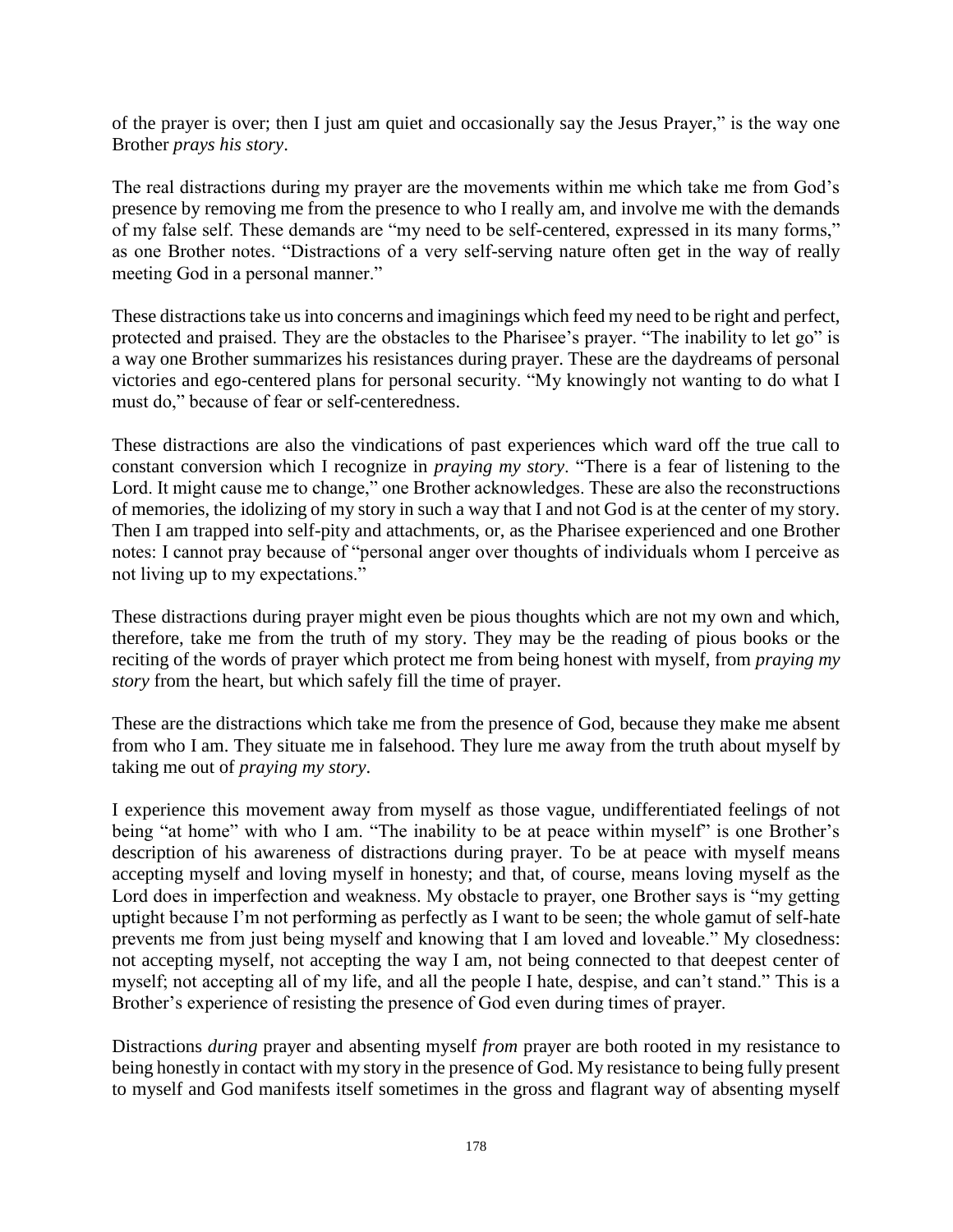from prayer by simply not taking time to pray. Or it may manifest itself in the more subtle way of being absent during prayer by idolizing my story.

Idolizing my story in all its forms: resisting ascending the Mountain of Tabor or honestly telling my story "along the way," is an indication that my false self is still powerful in my life. This realization speaks to me of the truth that *praying my story* is a lifelong process. It is also a call to patience, confident that prayer is in God's time.

The distress which the realization of my resistance *during* prayer and *from* prayer causes me is itself an indication that the Spirit of truth activates my life unceasingly. I would not be aware of my reluctance to *pray my story* unless I were moved by that Spirit. My false self is exposed by the Spirit of truth gently, compassionately but relentlessly. And nowhere do I experience my false self more forcefully than in my capacity to be absent from who I really am.

#### **Summary**

This paper has been an attempt to explore on way which some Brothers in the North American Region seem to pray today. What has been said might be summarized by suggesting that a Brother today experiences prayer when he allows himself to be led by the deepest truth of his heart; when he realizes the purgation and struggle of being in the face of his life; when he recognizes himself called to explore and integrate the elements of his story not in the light of his self-centeredness, but in the light of the radiance of Jesus as Lord of his life; when he shares his story with the Lord along the way in brief and long moments of reflection; when he experiences the peace of honest self-acceptance which energizes him to a free and creative response in ministry, and which tells him that it is good for him to be here; when the burning in his heart is a purging of self-centeredness and a trusting in God, even though he is aware only in retrospect; when he experiences the call to go down the mountain and to continue along the way so as to return to his brothers and sisters in more courage, more acceptance and love; when he feels impelled in his ministry to spread the Good News that the Lord has risen and that his Spirit is indeed in each of us activating us to *pray our story* to the Father.

#### **Endnotes**

1. This paper was previously published in *Mental Prayer in the Life of the Brothers Today: A Tercentenary Symposium* (Rome: Brothers of the Christian Schools, 1981), a collection of papers in different languages on prayer that was published during the tercentenary celebration of the foundation of the Institute of the Brothers of the Christian Schools. While the author here references the prayer life of Brothers a number of years ago, what he wrote in 1981 seems to be relevant even today for the prayer life and spirituality of Lasallian educators.

2. Brother Joseph Schmidt, who is a De La Salle Christian Brother of the District of Eastern North America (DENA), has for many years been a lecturer, spiritual director, and counselor. He is the author of *Praying Our Experiences* (1980), *Everything Is Grace: The Life and Way of Thérèse of Lisieux* (2007), and *Praying with Thérèse of Lisieux* (1992).